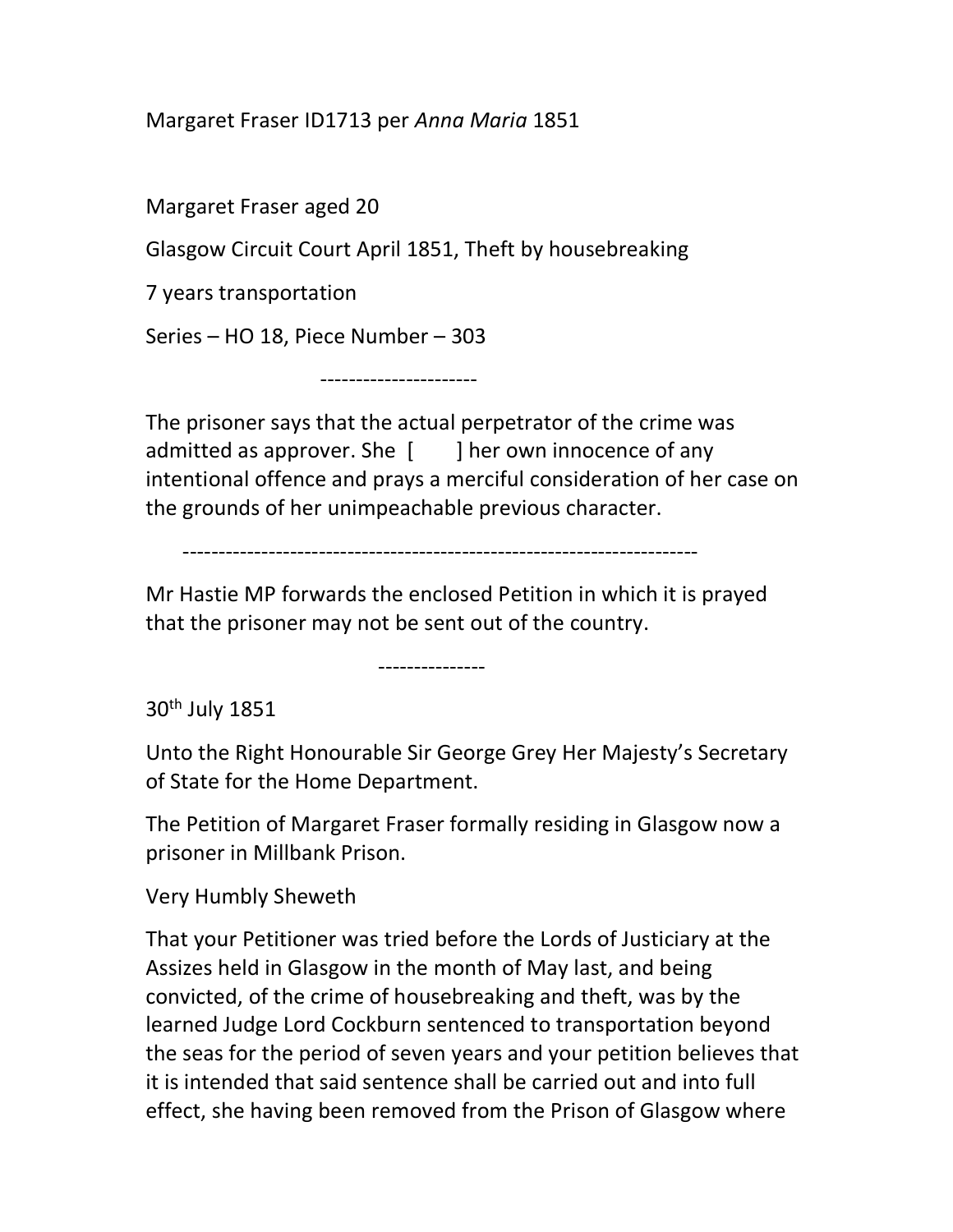she had been detained from the month on January last to Millbank Prison to prepare for transportation beyond the seas.

That your Petitioner is very desirous of fulfilling her sentence to the extent it may be considered necessary in the country instead of being sent abroad. That your petition was never previously accused of any crime or offence whatever, and she can confidently appeal to the Authorities in Glasgow where she had been a Domestic servant, for seven years, on this head. Although charged with housebreaking it appeared clearly on the trial and from the declaration of John Milloy and Janet Robertson or Milloy charged along with her, and who admitted their guilt to the fullest extent that your petitioner had not entered the premises although they alleged that she had subsequently received part of the stolen property. That your Petitioner regrets having had anything to do with it. That she was unanimously recommended by the Jury who tried her, to the merciful consideration of the Judge. That while in prison your Petitioner gave birth to a child which is at present with her, and the father of this child, had promised to marry your Petitioner whenever she is liberated. That your Petitioner is enable to refer you to the annexed certificate of the Chaplain of the prison in Glasgow where she was detained upwards of five months as to her conduct when there, and she humbly refers to the Governor of the said prison on said subject, who will report, when required. In the whole circumstances the Petitioner prays that it may please you to direct that the sentence of transportation beyond the seas before mentioned passed against the Petitioner may not be carried into effect by transportation. That she may remain and be allowed to remain in this country to fulfil the said sentence or do other ways as to you shall seem proper, and your Petitioner shall ever pray.

------------------------------------

For Margaret Fraser

John Renwick – Prosecutor

Glasgow.